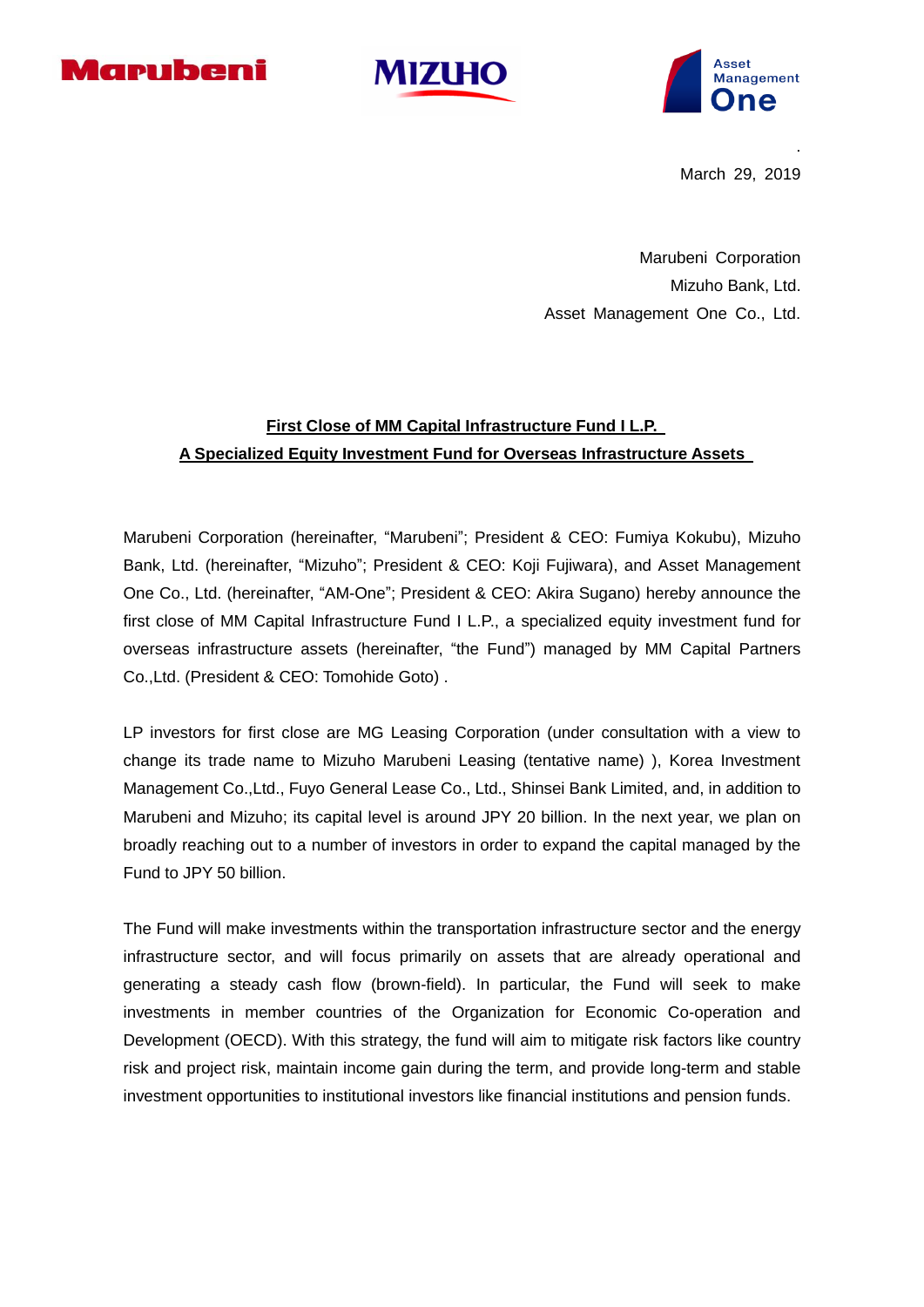





## 【Outline for the Fund】

| Name                 | MM Capital Infrastructure Fund I, L.P.                            |
|----------------------|-------------------------------------------------------------------|
|                      | (Cayman Islands Limited Partnership)                              |
| Operation<br>&       | MM Capital Partners Co., Ltd.                                     |
| Management           |                                                                   |
| Company              |                                                                   |
| <b>Main Business</b> | Equity investments in overseas infrastructure (transportation and |
|                      | energy) assets. Specifically within the Organization for Economic |
|                      | Co-operation and Development.                                     |

## 【Fund Operation & Management Company】

| Name                 | MM Capital Partners Co., Ltd. (Headquarters: Chuo Ward, Tokyo)     |
|----------------------|--------------------------------------------------------------------|
| Representative       | President & CEO: Tomohide Goto                                     |
| Shareholders         | Marubeni (90%), Mizuho (5%), and AM-One (5%)                       |
| <b>Main Business</b> | Management and Operation of MM Capital Infrastructure Fund I, L.P. |